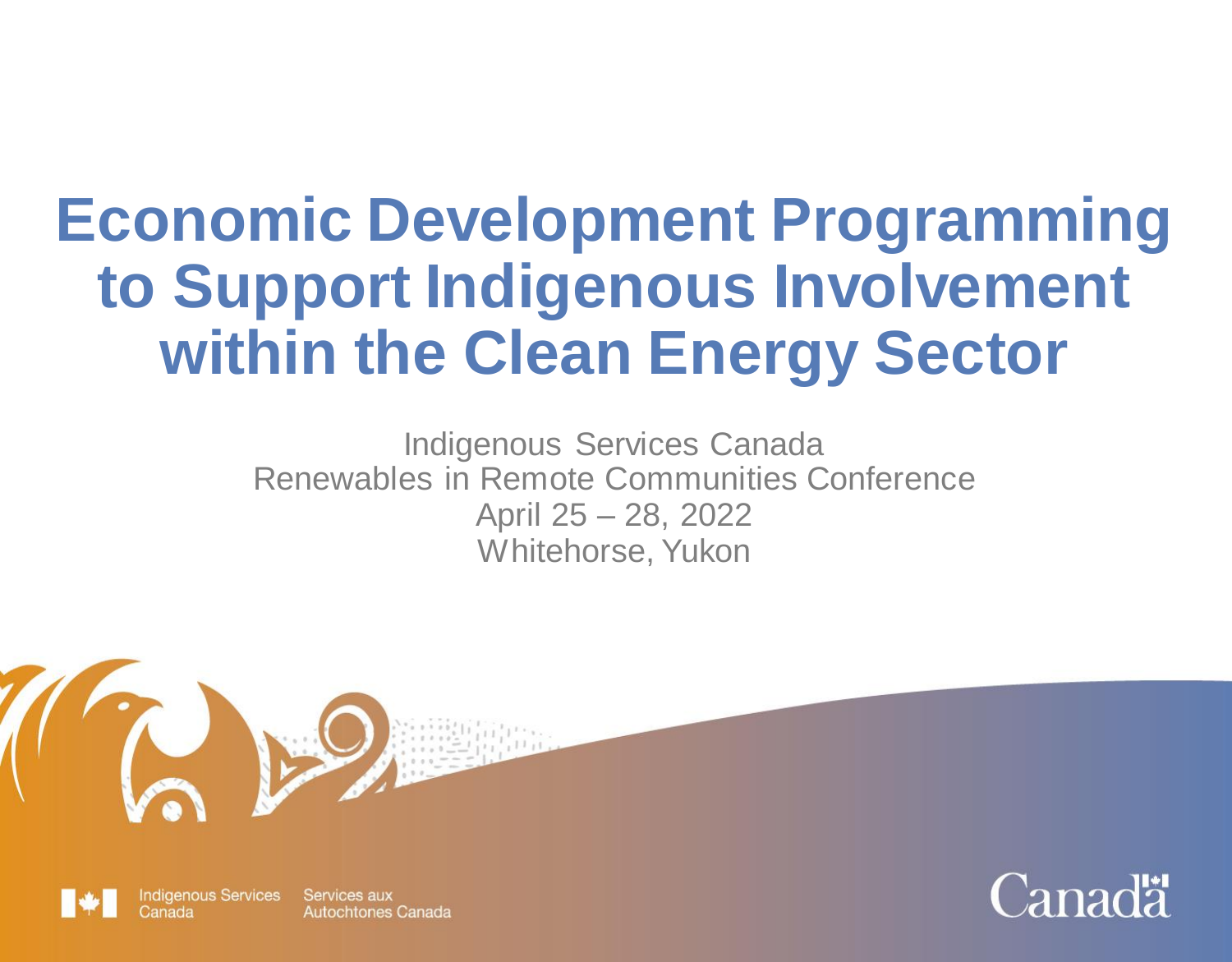# **Economic Development Programming**

- Community economic development programming is vital for First Nations and Inuit communities to achieve prosperity and self-determination. Communities under the Indian Act have limited access to mainstream capital and business development services.
- Working with our Regional Offices, support for First Nation and Inuit communities, located south of 60, is provided through two economic development programs:
	- ➢ Lands and Economic Development Services Program; and
	- ➢ Community Opportunity Readiness Program.



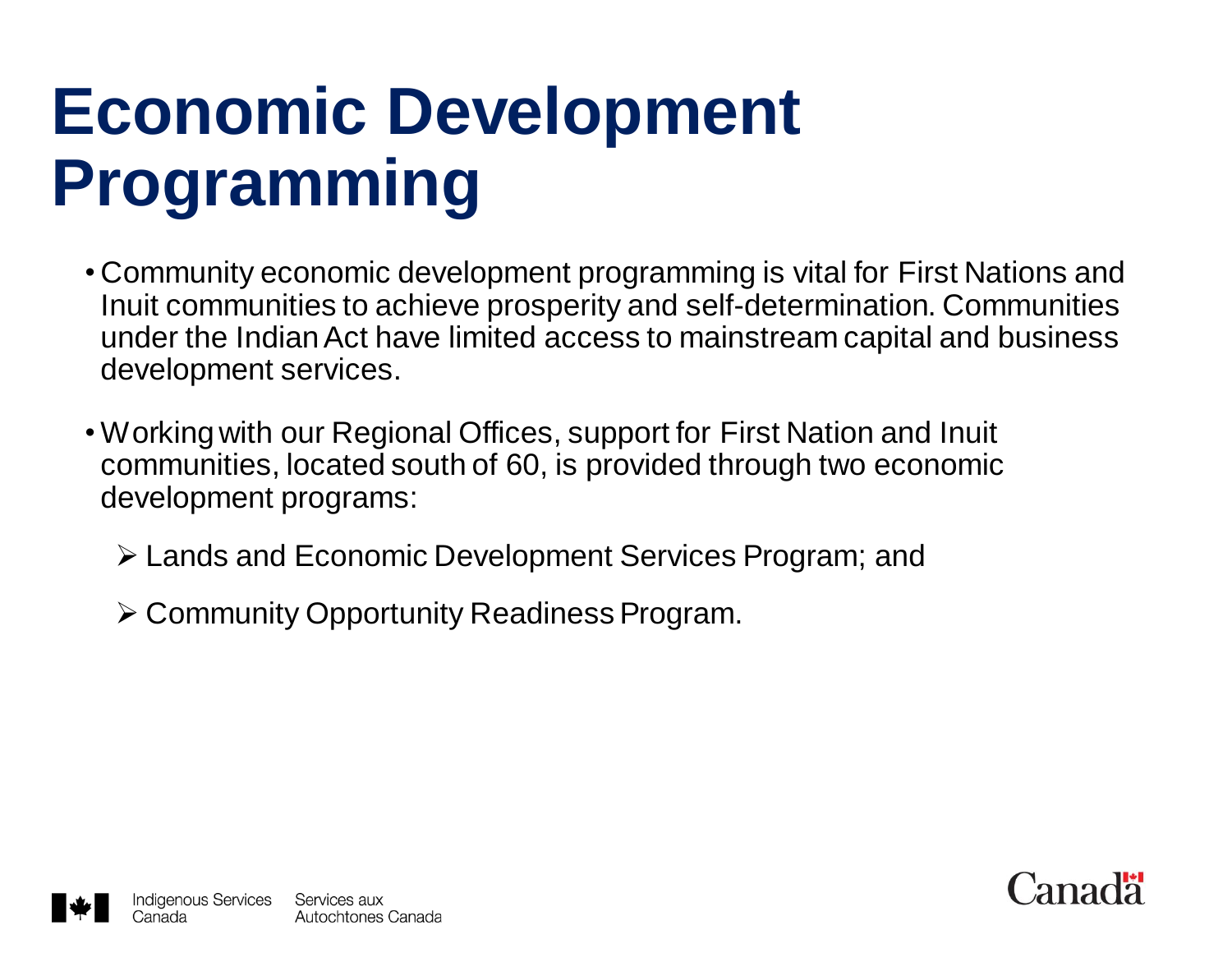# **Lands and Economic Development Services Program**

- The Lands and Economic Development Services Program (LESDP) provides funding to strengthen economic development, land, and environmental capacity, while supporting activities that create the conditions for economic development. LEDSP funding includes two types:
- **Core** funding (annual budget: \$53.7M\*) is provided to nearly 600 First Nation and Inuit communities annually through funding agreements to assist them to plan and establish their own economic priorities.
	- ➢ Funding enables recipients to carry out community economic development planning and capacity development initiatives as well as economic development activities; develop proposals; and lever financial resources.
- **Targeted**funding (annual budget:\$700K\*) is provided to undertake economic development activities including capacity development, community economic development planning, and land and environmental management to assist First Nation and Inuit communities in preparing for economic development opportunities.
	- $\triangleright$  Funding is provided on a proposal basis.
	- ➢ A portion of targeted funding (\$4.2 M) is also provided to six economic development organizations to assist First Nation and Inuit communities strengthen their capacity for economic development through activities such as training and partnership creation.

\*Figures for 2020-2021

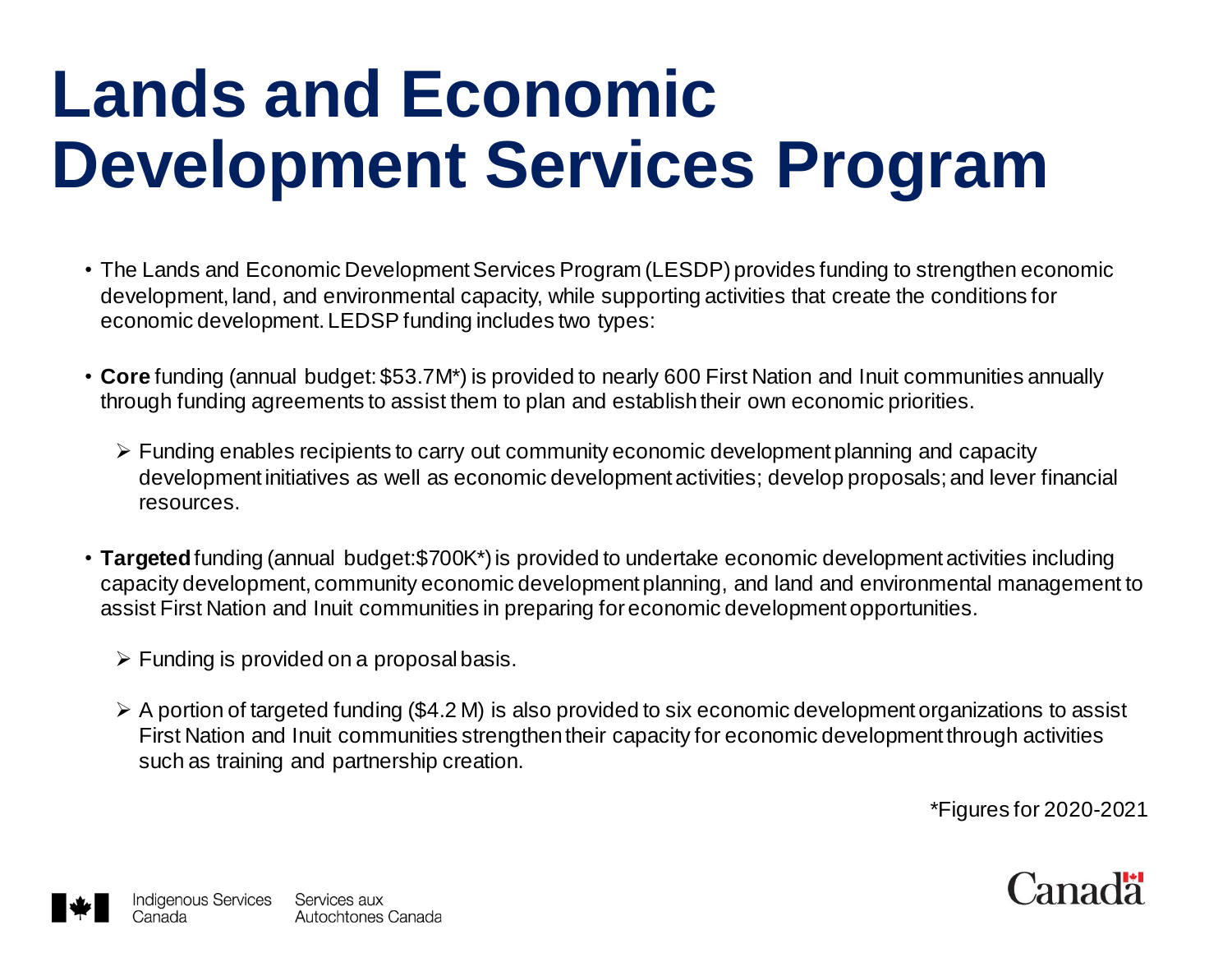# **Community Opportunity Readiness Program**

- The Community Opportunity Readiness Program (CORP) (annual budget \$38M) provides project-based funding to eligible First Nation and Inuit communities for a range of activities to support their pursuit of economic opportunities. Eligible initiatives include support for:
	- ➢ Community economic infrastructure development (for more than one business);
	- $\triangleright$  The establishment, acquisition or expansion of a community owned business where there is an equity gap;
	- ➢ Business planning, advisory services and training, and market development for a single community owned business; and
	- $\triangleright$  To pursue economic opportunities.
- There are two pillars to the program:
	- ➢ Projects < \$250,000 funding is allocated to Regions (annual budget of \$16.1M\*) to support activities such as business planning, advisory services and training, and market development for community-owned businesses; and
	- ➢ Prioritization Framework funds is allocated (annual budget of \$21.9M\*) for projects over \$250,000 to create or expand community-owned businesses, economic opportunities generating community economic benefits and economic infrastructure, through formal calls for proposals and a national ranking process.

\*Figures for 2020-2021

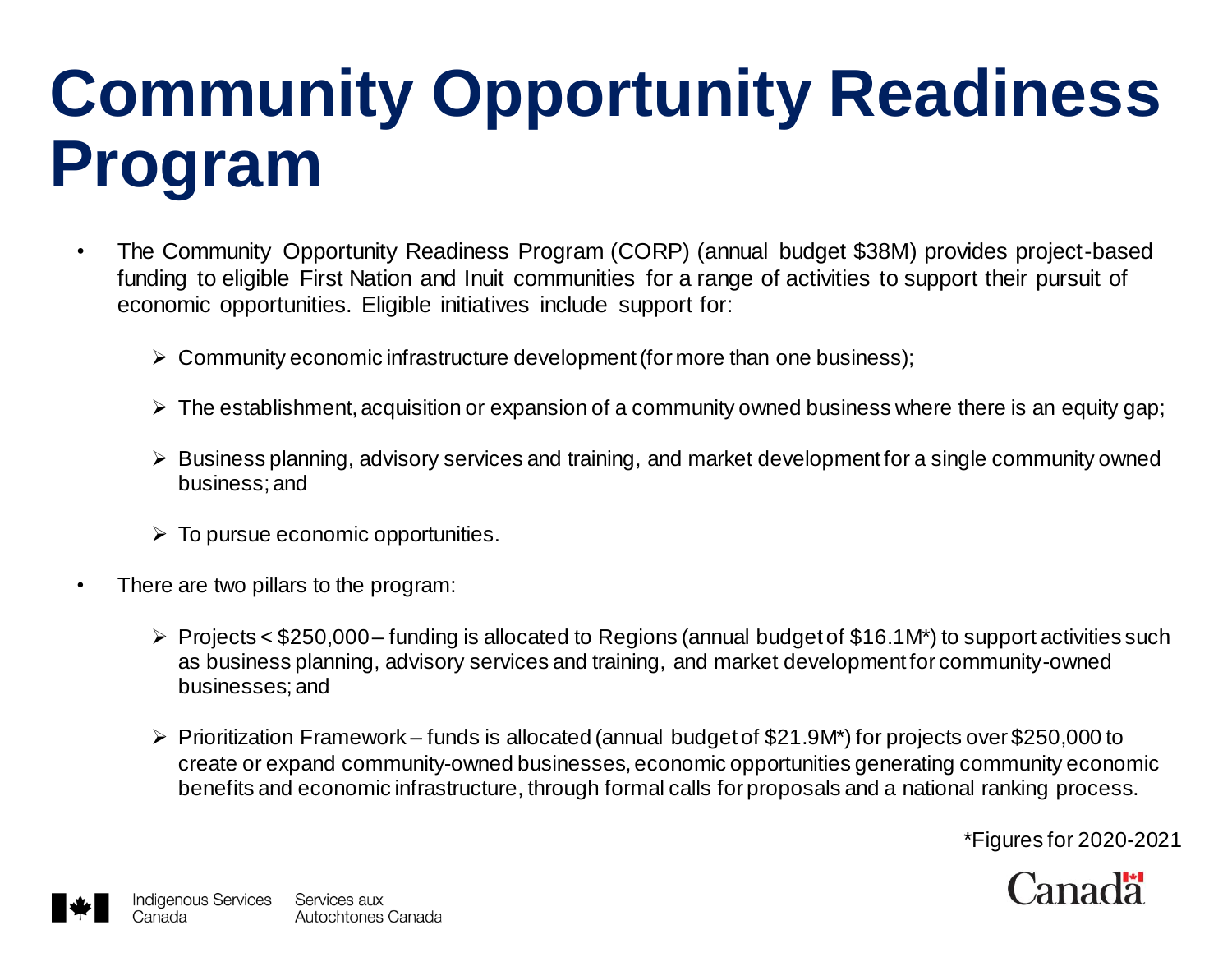



## **Strategic Partnerships Initiative**



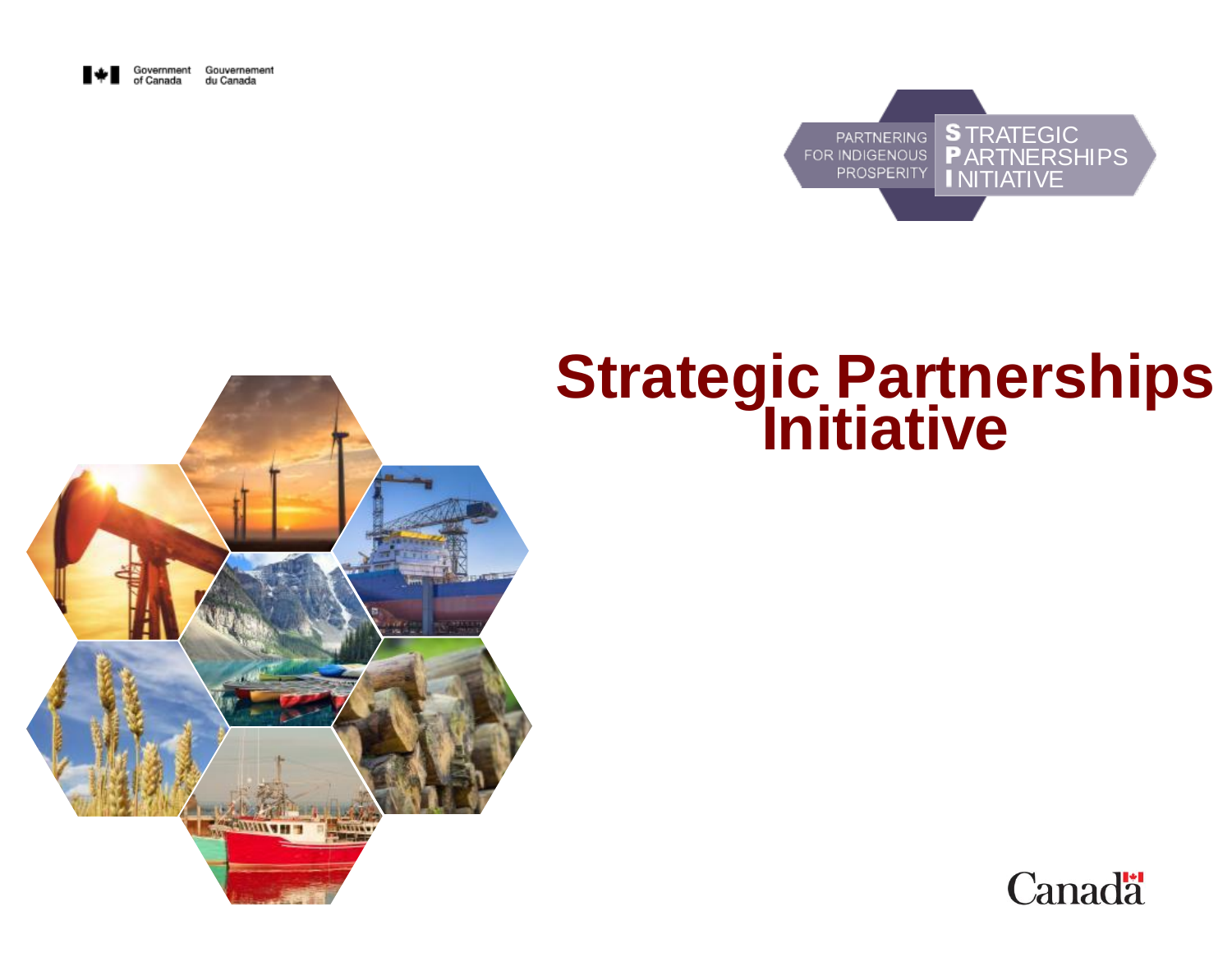

# **Introducing SPI**

**PARTNERING FOR INDIGENOUS PROSPERITY** 



- Launched in 2010, the Strategic Partnerships Initiative (SPI) works to increase Indigenous participation in **large, complex, multi-year economic opportunities** that span a range of sectors.
- SPI's flexible terms and conditions provide our **federal partners** with a way to **coordinate** their **efforts, pool resources** and reduce the administrative and reporting burden for recipients.
- This unique **federal program** is administered by ISC, but shared by a growing network of 22 federal partners.



**S**TRATEGIC

**NITIATIVE** 

ARTNERSHIPS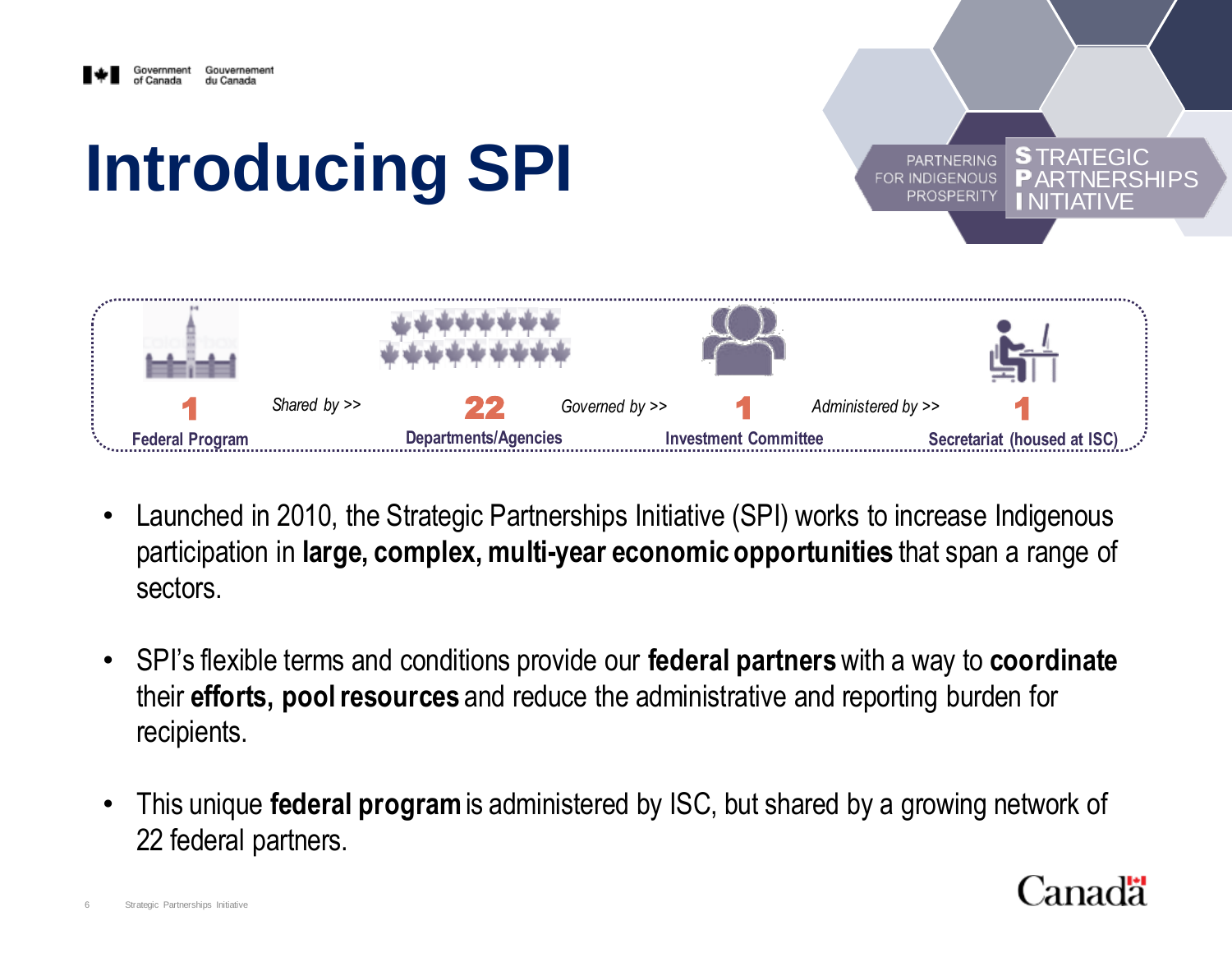# **SPI Partners**

**PARTNERING FOR INDIGENOUS PROSPERITY** 

### **SPI BRINGS FEDERAL PARTNERS TOGETHER**

#### **Economic Development**

Government Gouvernement

- Innovation, Science and Economic Development Canada
- Atlantic Canada Opportunities Agency
- Canada Economic Development for Quebec Regions
- Canadian Northern Economic Development Agency
- Federal Economic Development Agency for Southern **Ontario**
- Federal Economic Development Initiative for Northern Ontario
- Pacific Economic Development Canada
- Prairies Economic Development Canada

#### **Sector-focused**

- Agriculture and Agri-Food Canada
- Fisheries and Oceans Canada
- Natural Resources Canada
- Parks Canada
- Transport Canada

#### **Indigenous-focused**

- Crown-Indigenous Relations and Northern Affairs Canada
- Indigenous Services Canada
- National Indigenous Economic Development Board\*

#### **Other enablers of Economic Development**

- Employment and Social Development Canada
- Environment and Climate Change Canada
- Health Canada
- Impact Assessment Agency of Canada
- National Defence
- Public Services and Procurement Canada
- Women and Gender Equality Canada

Canadä

**S**TRATEGIC

**NITIATIVE** 

**PARTNERSHIPS**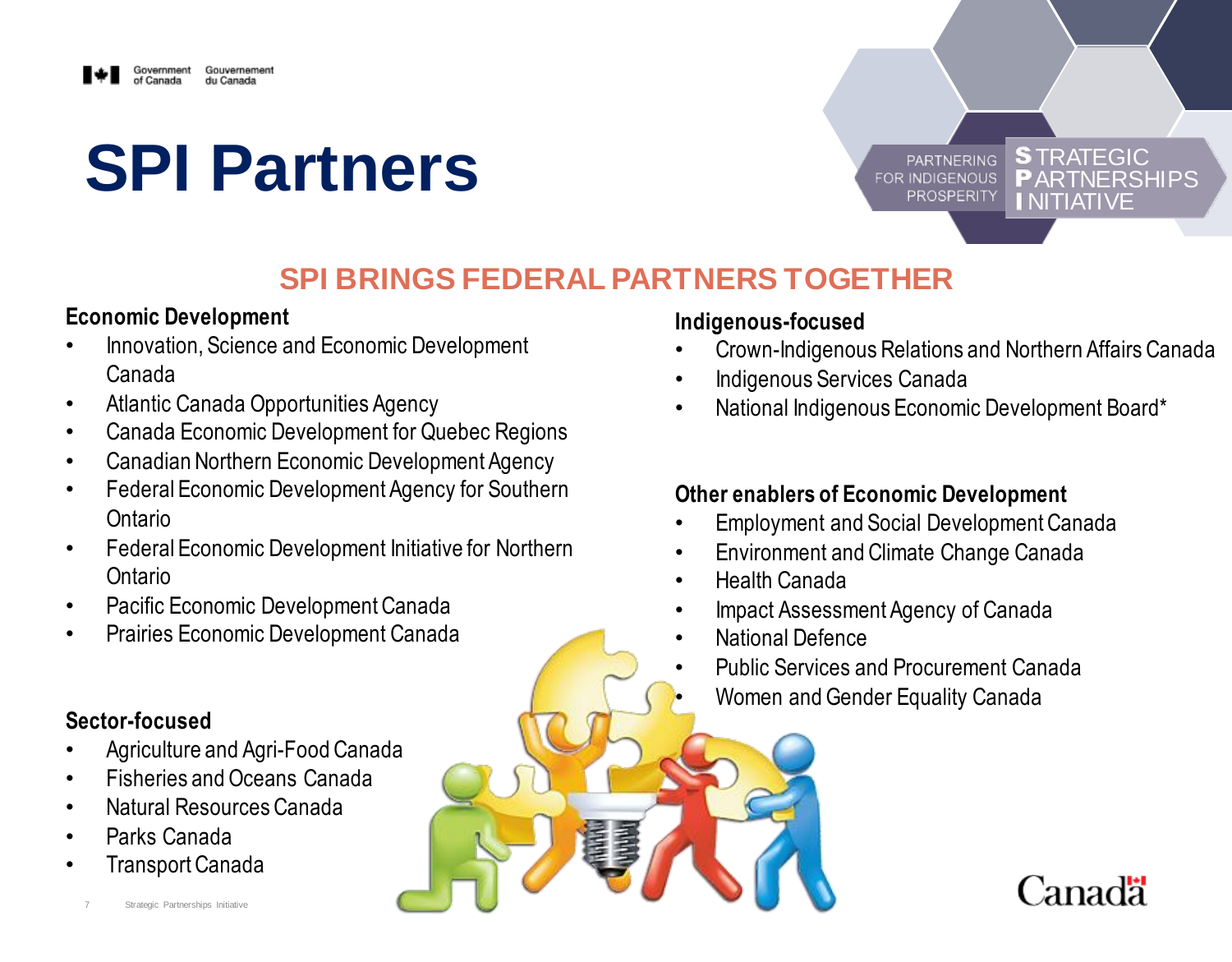# What SPI is, and is not **really STRATTEGIC EXAMPLE SPARE STRATEGIC**

**S**TRATEGIC<br>PARTNERSHIPS **NITIATIVE** 

✓A **horizontal approach** to harmonize federal investments by supporting complex initiatives that involve multiple departments and partners

Government Gouvernement du Canada

- ✓A framework that **promotes collaboration** with Indigenous partners to support them in pursing their economic development goals
- ✓A way to **stimulate partnerships** between federal and non-federal partners by targeting industry, academia and provinces/territories in order to leverage funds and resources
- $\checkmark$  A fund and mechanism which supports federal investment strategies in addressing **programming gaps** of economic development opportunities
- $\blacktriangleright$  Not application-based (e.g., no Call for Proposals) for project funding
- $\boldsymbol{\times}$  Not a program whose authorities and funds belong solely to ISC
- $\boldsymbol{\times}$  Not a fund which allows for SPI to be the sole funder of an initiative

**X** Does not override other program authorities and monitoring regimes

### Canadä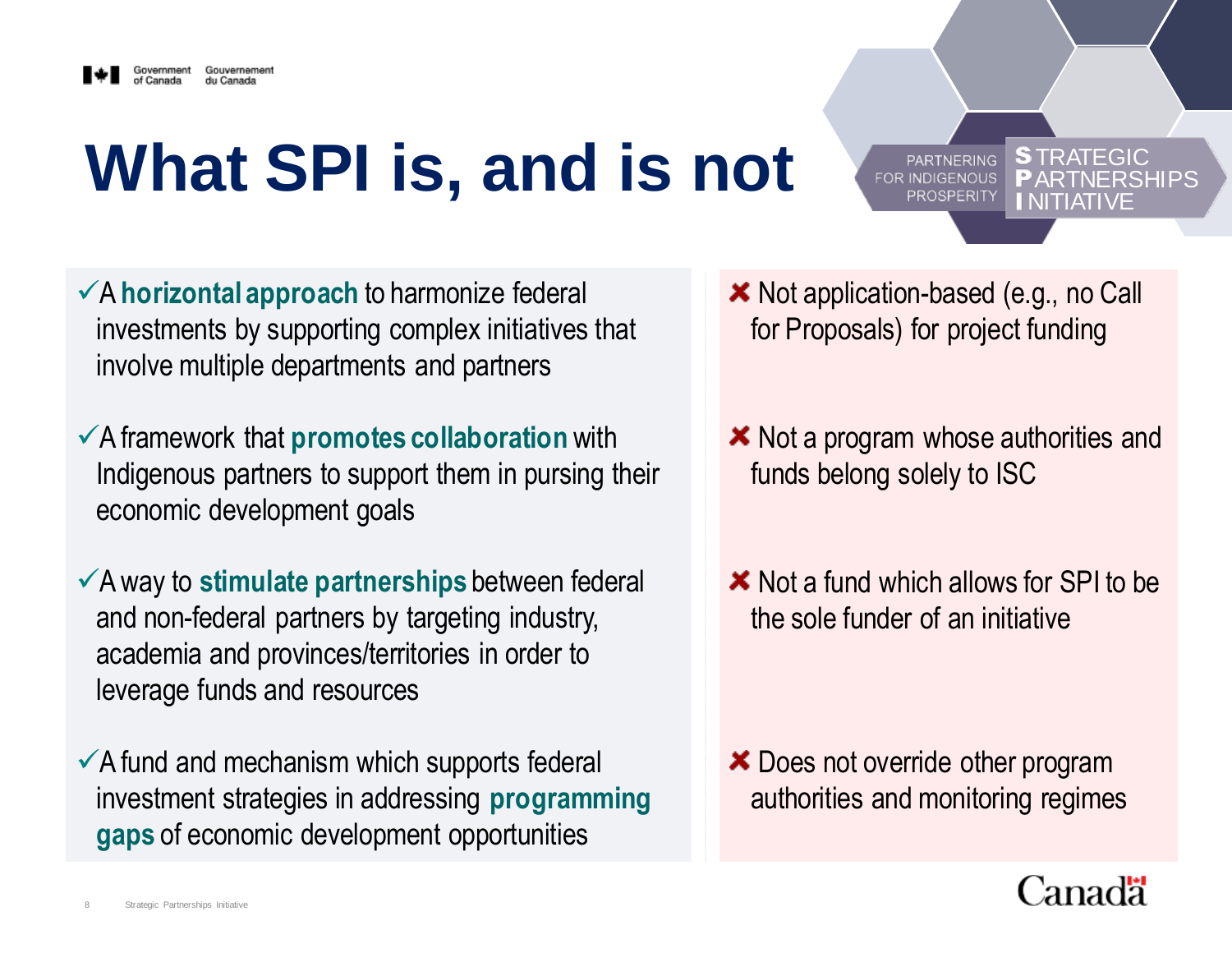

## Who can receive **We ARTNERING EXAMPLER PARTNERS funding through SPI?**





**S**TRATEGIC<br>PARTNERSHIPS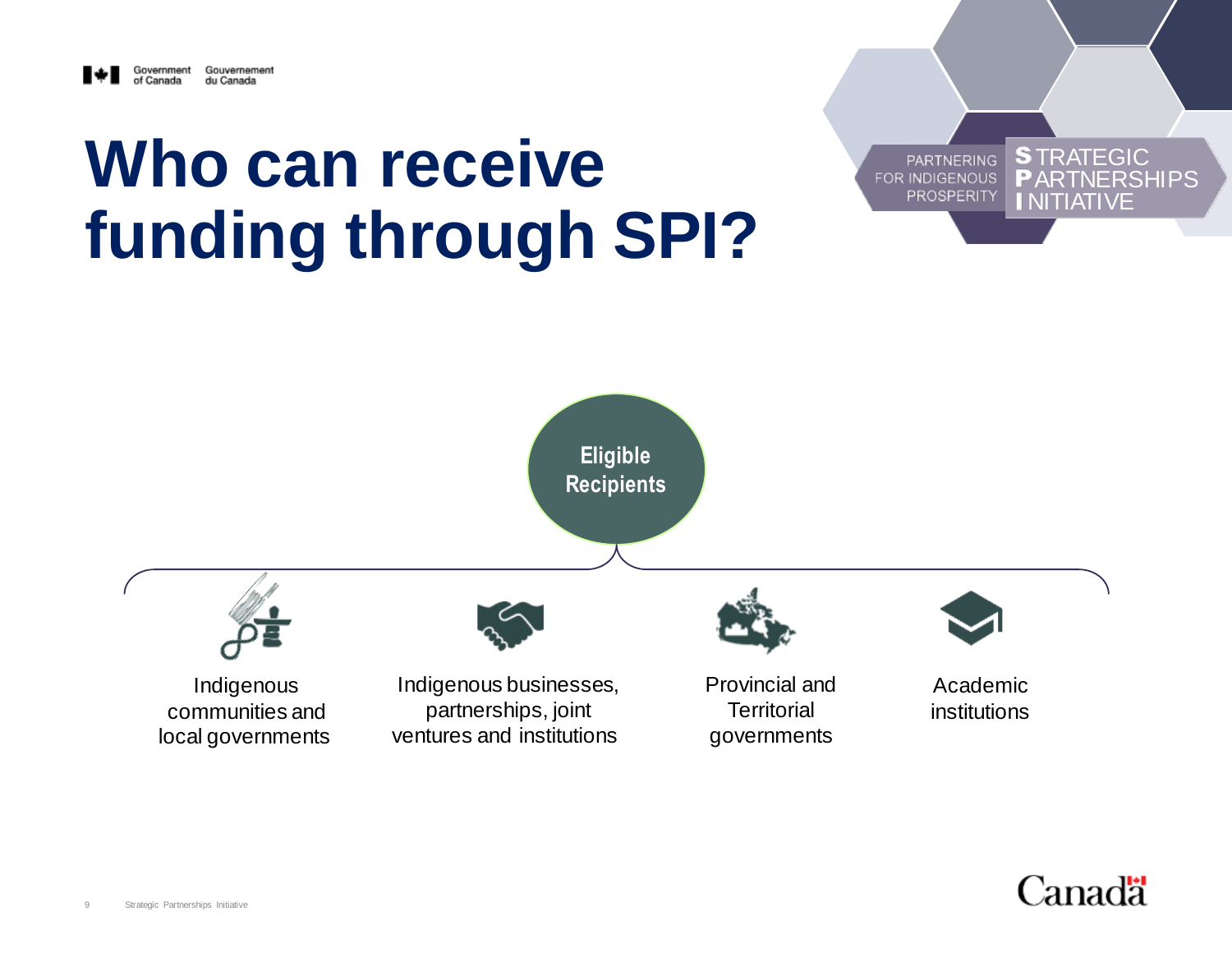## How initiatives are *FOR INDIGENOUS* **developed**

### **SPI initiatives:**

Government Gouvernement

du Canada

of Canada

- are focused on economic development
- bring together multiple federal partners
- are complex with benefits for many Indigenous beneficiaries



### Canadä

**S**TRATEGIC<br>PARTNERSHIPS

IATIVE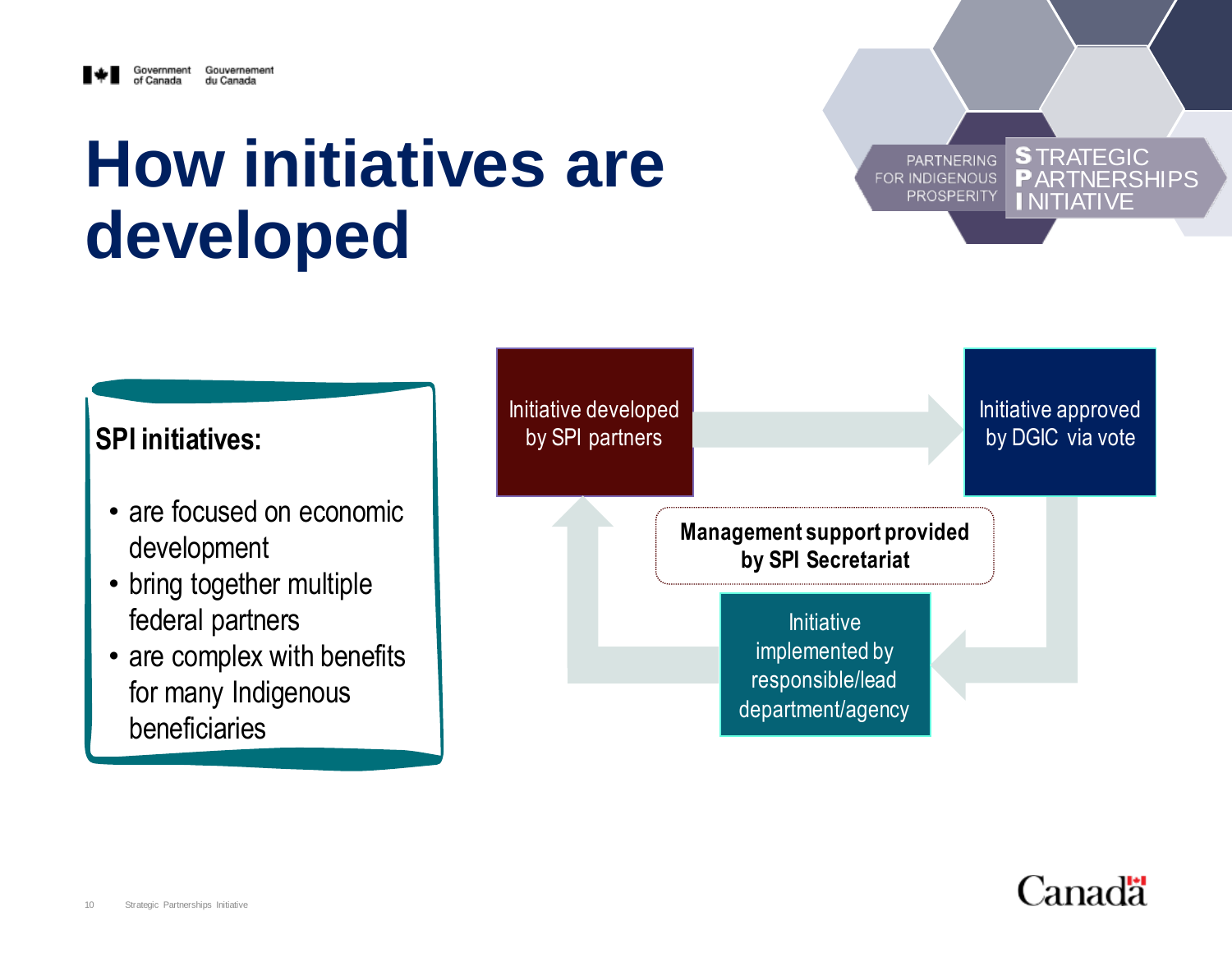## **SPI Investment Framework** NETRANDIGERING

- **Indigenous**  approving, and planning Initiatives **Enables strategic decision-making by DGIC, Intersection of Priorities** SPI Secretariat, and partners when assessing,
- Evergreen process of updating priorities under three pillars:
	- *Indigenous Priorities*

Government Gouvernement

du Canada

of Canada

- Broad e.g. National Indigenous Economic Development Board
- **Priorities** Specific e.g. Affected Indigenous communities
	- *Government of Canada Priorities*
		- Reconciliation, Economic Recovery, and Environment
		- Mandate letters, Budget, etc.
	- *Regional Priorities*
		- Regional growth strategies
		- Provinces and Territories





**S** TRATEGIC<br>PARTNERSHIPS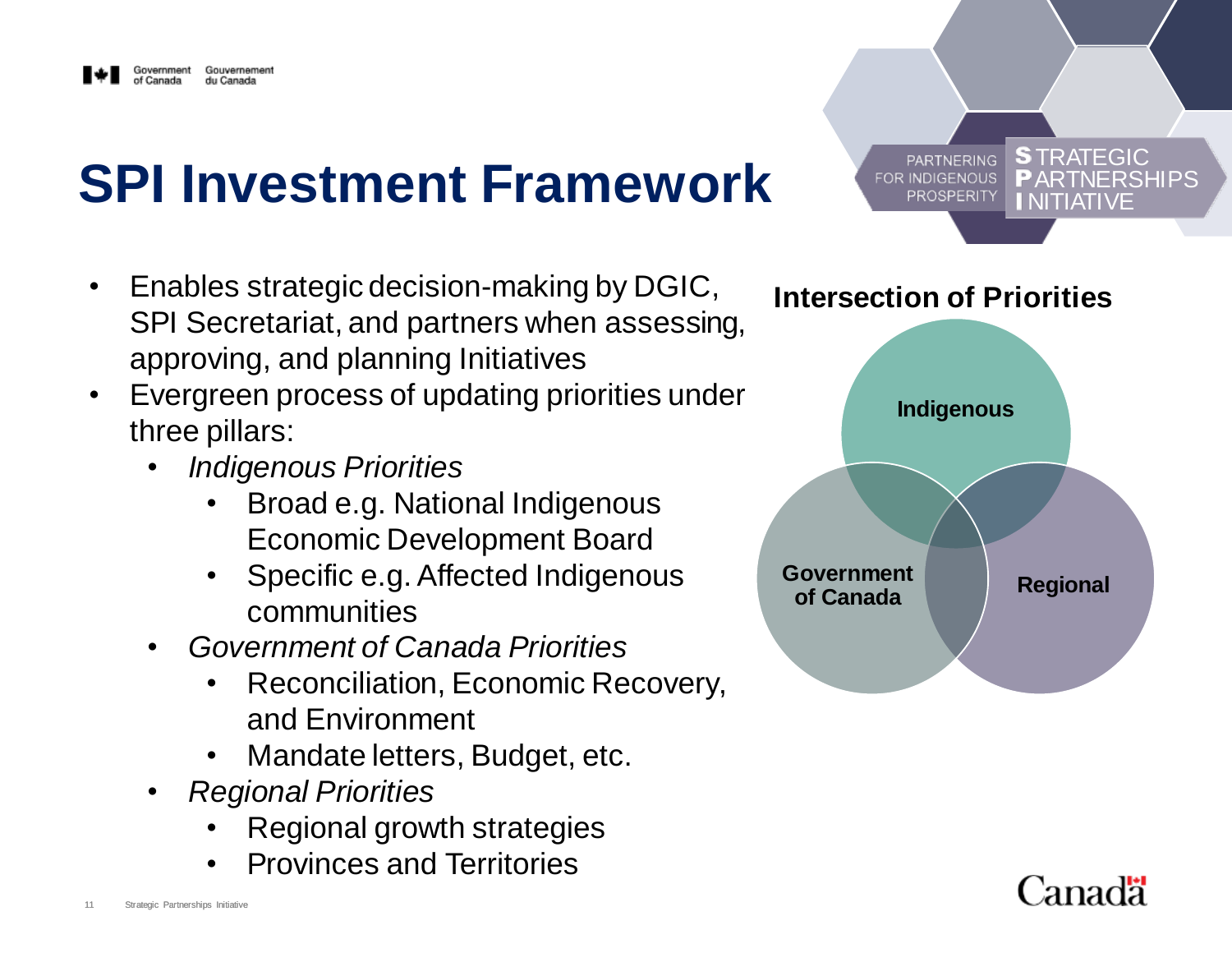# **SPI by the Numbers** FOR INDIGENOUS

**SPI's O&M Budget**  \$2.3M **SPI investment areas since 2010 SPI's Annual Budget**  \$14.45M Energy 19% **Mining** 31% Fisheries 18% Tourism 8% **Shipbuilding** 1% Forestry 15% Agriculture\_ 3% **Environment** 1% Other Sectors 4% Energy Mining Fisheries Tourism Shipbuilding ■Forestry **■ Agriculture ■ Environment ■ Other Sectors** 

**50 SPI initiatives since 2010 400+ communities involved 214 partnerships created**

#### **Funds flowed from 2010 to 2021**



*In 2019-20 alone, SPI leveraged an average of \$4.83 from other sources for every SPI dollar*

**S**TRATEGIC<br>PARTNERSHIPS

IATIVE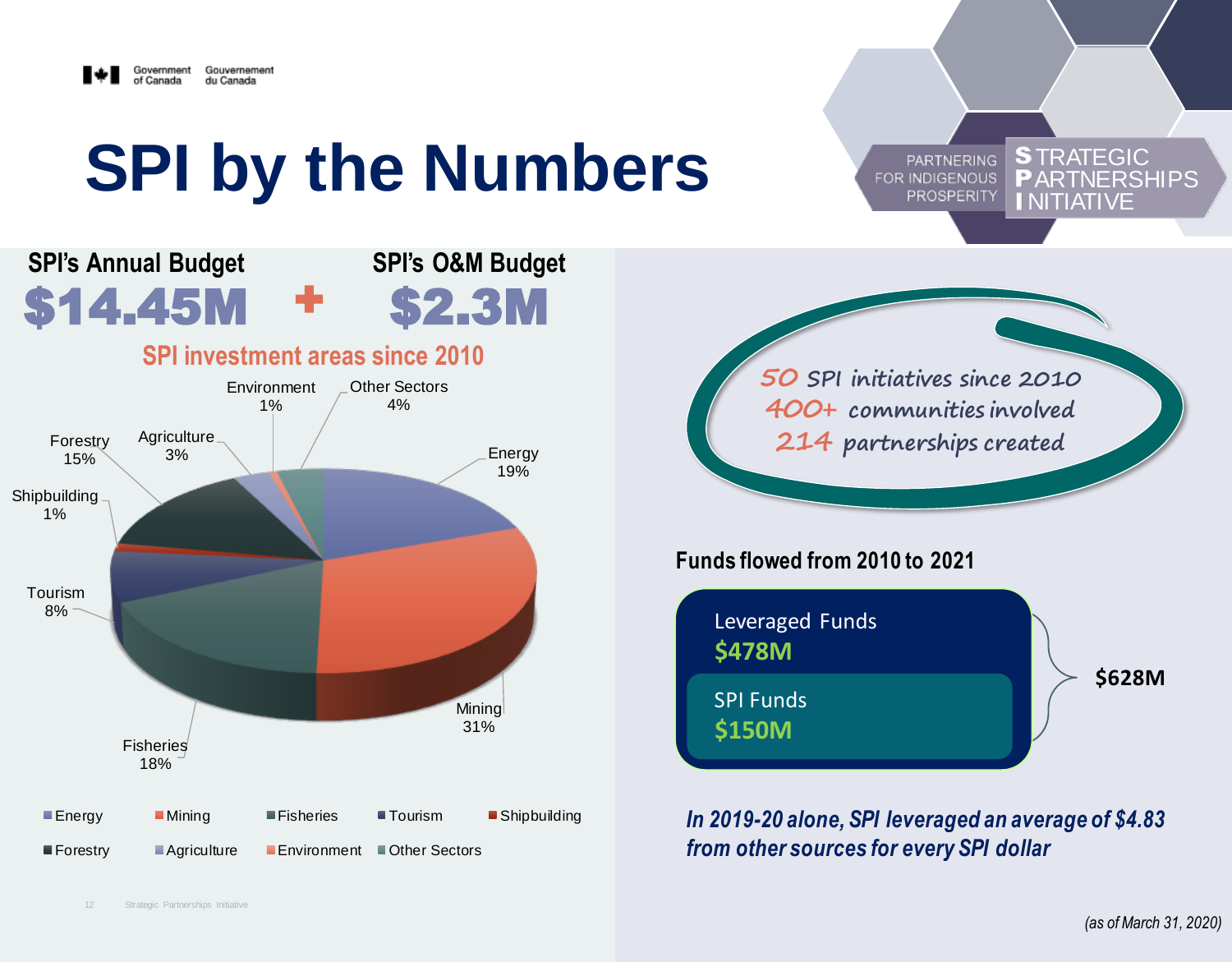## *BC Indigenous Clean Energy Initiative*

**S**TRATEGIC **PARTNERING FOR INDIGENOUS PROSPERITY** 

**2016-2022** | **Investment:** \$15.4M **| Lead:** PacifiCan/WED – BC Region

- Since 2016, BCICEI has supported 63 communities, which include 36 remote, offgrid or diesel dependent communities, to advance projects related to solar, biomass, hydro, geothermal, and wind.
- The projected economic benefits achieved to date include 1,983 jobs created, 735 people trained, \$2M related to energy bills saved, and \$16.4M generated in profit for First Nation communities.
- $\checkmark$  These projects have saved 424K tonnes of CO<sub>2</sub>, reduced the need for diesel by 2.8M liters, and generated 134K Mwhr/year of clean energy, all positive steps towards achieving a net-zero carbon economy.
- ✓ Projects have successfully raised an additional \$20M in community investments to attain energy independence and new economic development opportunities for their members.

## **SPI Clean Energy**

Government Gouvernement

du Canada

of Canada

• Through Budget 2021, SPI was allocated an additional \$36 million, over three years, to build capacity for local, economicallysustainable clean energy projects in First Nations, Inuit, and Métis communities and support economic development opportunities. Engagement with regional officers is on-going.





**PARTNERSHIPS** 

**NITIATIVE**